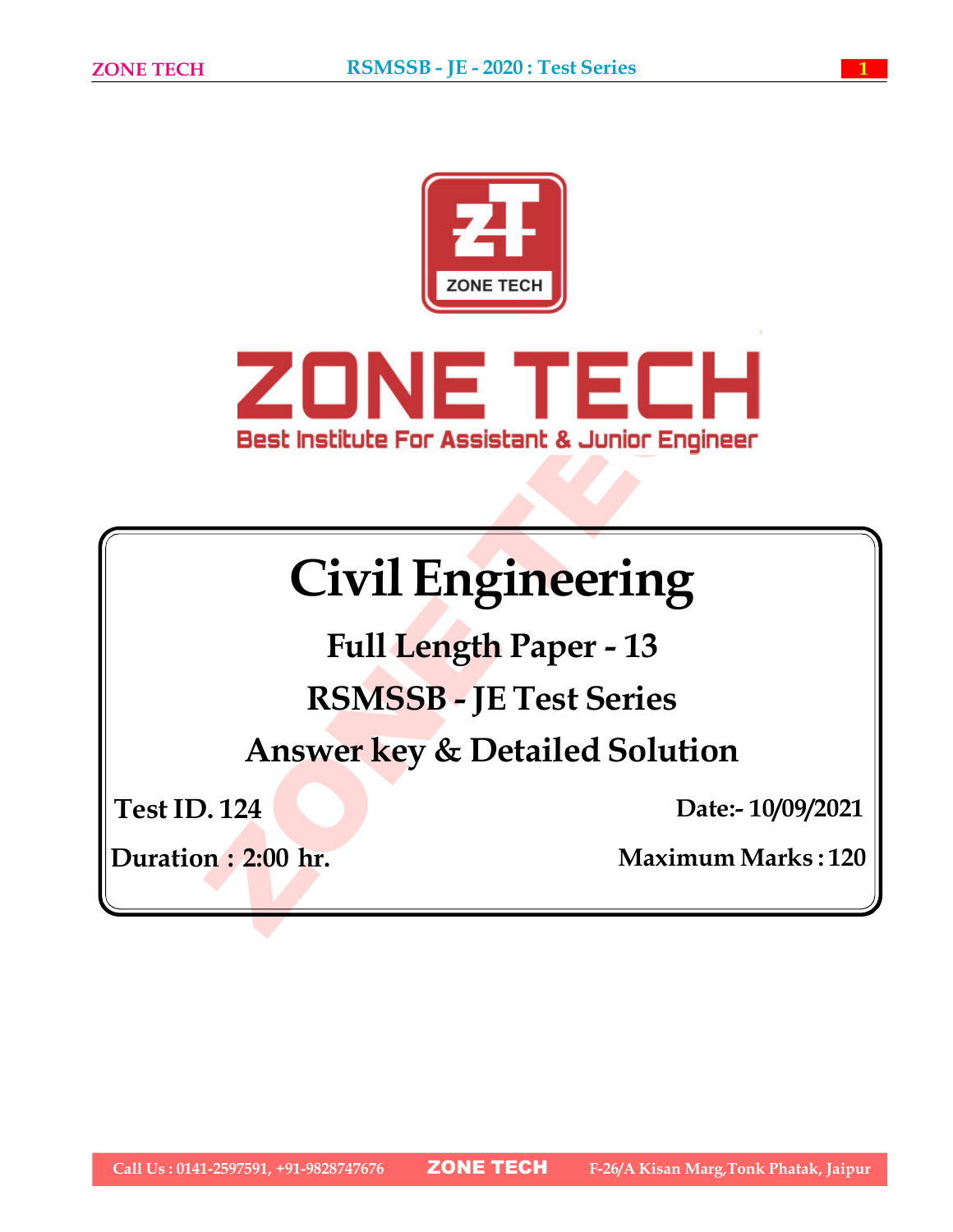| <b>ZONE TECH</b> |      | RSMSSB - JE - 2020 : Test Series |      |      |      |      |      |      | $\sqrt{2}$ |
|------------------|------|----------------------------------|------|------|------|------|------|------|------------|
| 1.               | 2.   | 3.                               | 4.   | 5.   | 6.   | 7.   | 8.   | 9.   | 10.        |
| (c)              | (b)  | (c)                              | (a)  | (d)  | (c)  | (b)  | (a)  | (b)  | (d)        |
| 11.              | 12.  | 13.                              | 14.  | 15.  | 16.  | 17.  | 18.  | 19.  | 20.        |
| (c)              | (a)  | (c)                              | (a)  | (b)  | (c)  | (b)  | (b)  | (d)  | (a)        |
| 21.              | 22.  | 23.                              | 24.  | 25.  | 26.  | 27.  | 28.  | 29.  | 30.        |
| (c)              | (d)  | (a)                              | (c)  | (c)  | (a)  | (b)  | (b)  | (a)  | (b)        |
| 31.              | 32.  | 33.                              | 34.  | 35.  | 36.  | 37.  | 38.  | 39.  | 40.        |
| (d)              | (c)  | (b)                              | (d)  | (b)  | (c)  | (c)  | (d)  | (b)  | (b)        |
| 41.              | 42.  | 43.                              | 44.  | 45.  | 46.  | 47.  | 48.  | 49.  | 50.        |
| (b)              | (c)  | (c)                              | (a)  | (a)  | (d)  | (d)  | (c)  | (b)  | (a)        |
| 51.              | 52.  | 53.                              | 54.  | 55.  | 56.  | 57.  | 58.  | 59.  | 60.        |
| (c)              | (d)  | (b)                              | (a)  | (b)  | (d)  | (d)  | (d)  | (c)  | (c)        |
| 61.              | 62.  | 63.                              | 64.  | 65.  | 66.  | 67.  | 68.  | 69.  | 70.        |
| (b)              | (c)  | (c)                              | (a)  | (b)  | (d)  | (b)  | (d)  | (b)  | (a)        |
| 71.              | 72.  | 73.                              | 74.  | 75.  | 76.  | 77.  | 78.  | 79.  | 80.        |
| (d)              | (a)  | (c)                              | (d)  | (b)  | (c)  | (b)  | (c)  | (b)  | (a)        |
| 81.              | 82.  | 83.                              | 84.  | 85.  | 86.  | 87.  | 88.  | 89.  | 90.        |
| (d)              | (d)  | (b)                              | (c)  | (d)  | (c)  | (a)  | (b)  | (b)  | (c)        |
| 91.              | 92.  | 93.                              | 94.  | 95.  | 96.  | 97.  | 98.  | 99.  | 100.       |
| (a)              | (d)  | (b)                              | (c)  | (c)  | (c)  | (c)  | (a)  | (d)  | (b)        |
| 101.             | 102. | 103.                             | 104. | 105. | 106. | 107. | 108. | 109. | 110.       |
| (c)              | (b)  | (a)                              | (d)  | (c)  | (c)  | (d)  | (d)  | (b)  | (c)        |
| 111.             | 112. | 113.                             | 114. | 115. | 116. | 117. | 118. | 119. | 120.       |
| (d)              | (b)  | (b)                              | (b)  | (a)  | (a)  | (b)  | (c)  | (d)  | (c)        |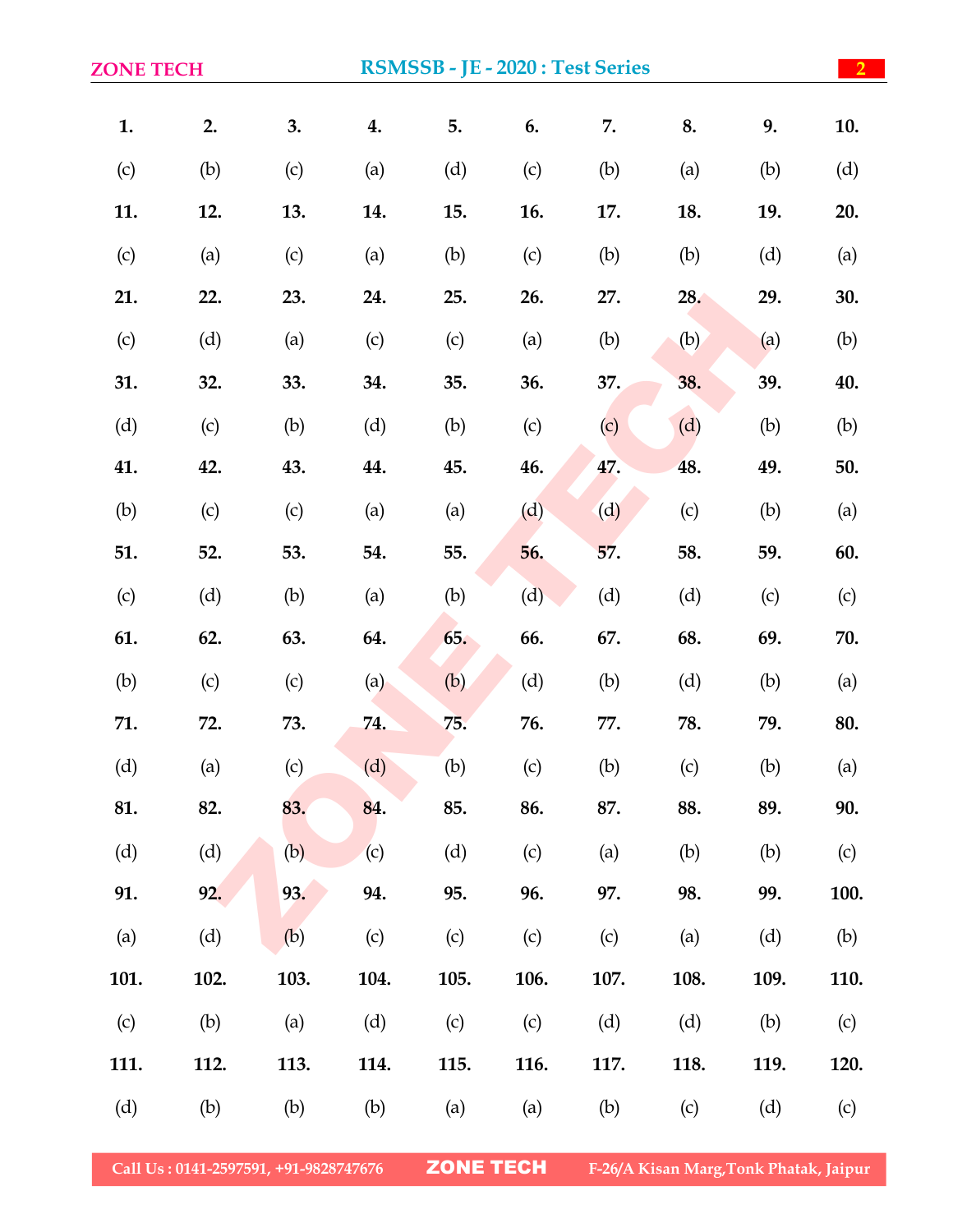# $\overline{41}$ . (b)

Bloating :- It is the phenomenon by which spongy swoller mass over the surface of the brick is called bloating. Bloting of bricks occur due to the presence of excess carbon and sulphur in brick earth.

Chuffs :- The deformation on shape of bricks due to falling of rain drops on the surfae of hot bricks is called as chuffs.

Lamination :- The phenomenon in which thin lamina is produced on brick surface which flakes out on exposure to atmospheric condition. Lamination of brick is due to the entrapped air present in the voids of clay.

Nodules :- This defect due to lumps of lime or excess of water. When bricks come is contact with water, the absorbed water reacts with lime nudules causing expansion and a consequent disintegration of bricks.

# 42. (c)

Slate is obtain from metamorphisum action on shale.

# 46. (d)

$$
\tau = B \left( \frac{du}{dy} \right)^2 \Rightarrow \frac{F}{A} = B \left( \frac{du}{dy} \right)^2
$$

$$
\therefore \qquad \frac{\text{MLT}^{-2}}{\text{L}^2} = \text{B} \left( \frac{\text{LT}^{-1}}{\text{L}} \right)^2 \Rightarrow \text{B} = \text{ML}^{-1}
$$

# 48. (c)

If points on the area having equal time of travel are considered and located on a map of the catchment, a line joining them is called an isochrone.

# 49. (b)

By defination,

$$
\eta_c = \frac{Output}{Input} \times 100 = \frac{0.8}{1} \times 100 = 80\%
$$

$$
\begin{array}{cc} 50. & (a) \end{array}
$$

Given

Diameter of droplet  $= 0.075$  mm

Surface tension =  $0.000075$  N/mm

Intensity of the pressure

 $=? (N/cm<sup>2</sup>)$ 

As we know

Pressure in droplet = 
$$
\frac{4\sigma}{d} = \frac{4 \times .0.000075}{0.075} \frac{N}{mm^2}
$$
  
=  $4 \times 10^3 N/mm^2$   
or 0.4 N/cm<sup>2</sup>

# 52. (d)

on :- The phenomenon in which thin<br>
crossure in dropslet =  $\frac{1}{d} = \frac{1}{0.075}$  mm<sup>2</sup><br>
crossure with finds:<br>
sposure to atmospheric condition.<br>
no fibric is due to the entrapped air<br>
when the voids of clay.<br>
The video de Magnetic needle is suported at its center of gravity on a hard steel pivot and the center of needle is generally provided with a cup type jewelled bearing for supporting it on the pivot.

 $\sigma_{\alpha} = (\gamma z + q)$ 

 $K_a \sigma_a = 2C_a/\overline{K_a}$ 

 $\frac{2C}{\sqrt{1-c}}$  – *a*

*C q*  $\gamma\sqrt{K_a}$   $\gamma$ 

# 53. (b)

Active earth pressure

$$
=P_{\rm a}=K_{\rm a}\sigma_{\rm v}-2C\sqrt{K_{\rm a}}
$$

at depth Z,

for  $p_a = 0$ 

$$
\sqrt{K_a} \times (\gamma z + q) = 2C
$$

$$
\therefore \qquad Z =
$$

$$
k_a = \tan^2 \alpha
$$
  

$$
\sqrt{k}_a = \tan \alpha
$$
  

$$
\frac{1}{\sqrt{1 - \epsilon}} = \tan \alpha'
$$

a

$$
\sqrt{\mathbf{k}}_{\text{a}}
$$

56. (d)

$$
S = \frac{V_w}{V_V} \times 100
$$

 $V_w$  = Volume of water  $V_v$  = Volume of voids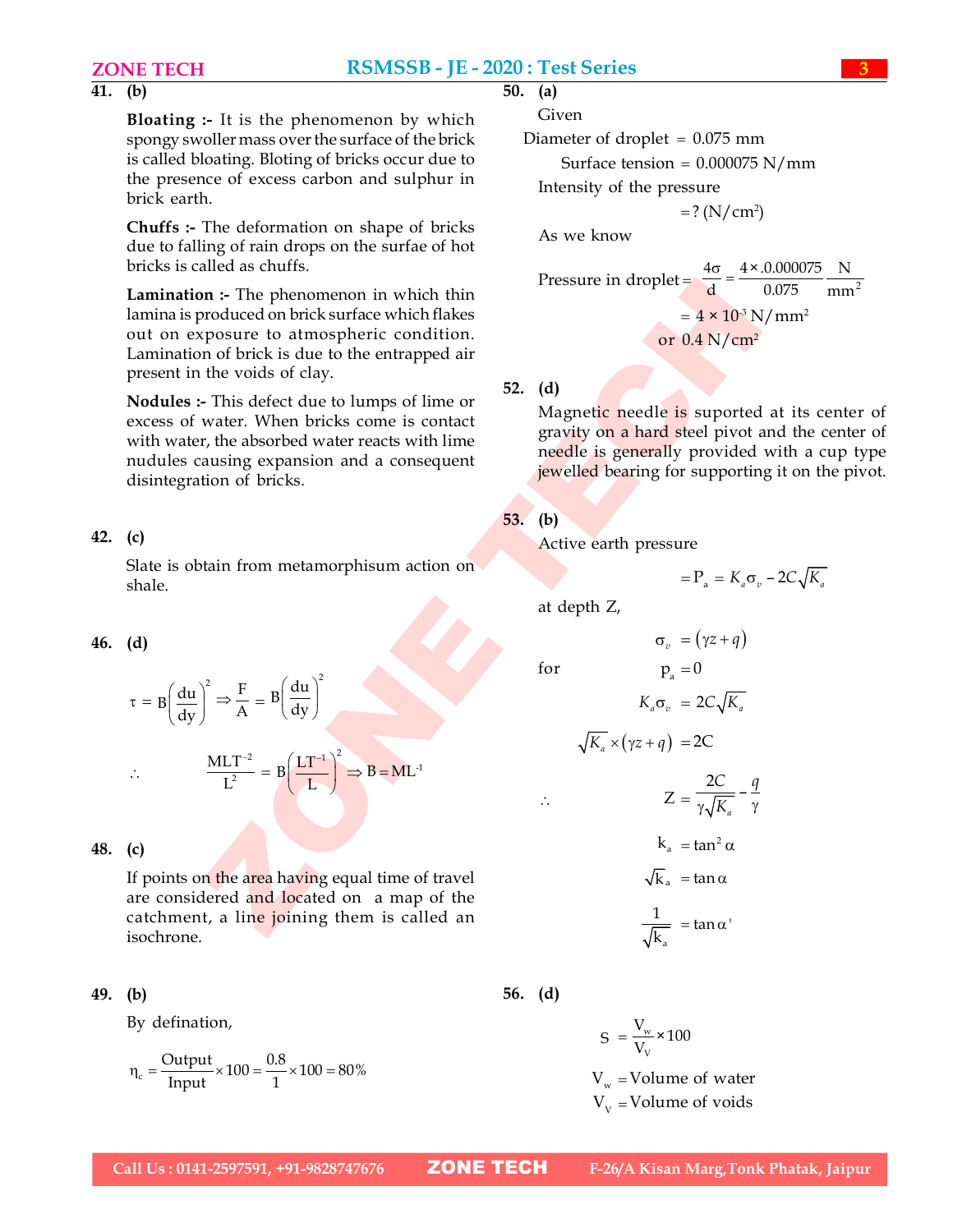# $\overline{57.}$  (d)

As per IS code 800-2000, 7.6.15 - it should be take 1.05 of actual selenderness ratio.

# 58. (d)

Earth quake load and wind load will not at simutaneously.

# 61. (b)

Strut is a compression member used in the roof truss and bracing. They are of small span and may be vertical or linclined.

The principal rafter is a top chord members in a roof truss and boom is the principal compression member in a crane.

Column, stanchion or post is a vertical compression member supporting flats or girders in a building.

62. (c)

$$
\frac{dm}{dx} = SF \qquad \qquad \dots (i)
$$

$$
\frac{\text{dSF}}{\text{dx}} = W \qquad \qquad \dots (ii)
$$

$$
y = deflection
$$

$$
\frac{d^2y}{d^2x} = \frac{M}{EI} = \frac{1}{R} = \text{curvature}
$$

# 64. (a)



Horizontal defleciton of  $C =$  horizontal deflection of B =  $\frac{ML^2}{2FL}$ 2EI





Load to be transferd to B point

Pa moment will be carry over to A support  $=$ Pa/2

# 67. (b)

 $I_{xx} = I_{yy}$  is available in (b) only thereby giving the maximum value of  $r_{\text{min}}$ .

# 68. (d)

Permissible values

Axial tensile stress =  $0.6f<sub>v</sub>$ 

Bearing stress =  $0.75f<sub>v</sub>$ 

Maximum shear stress  $= 0.45f_{v}$ 

Stress in slab base = 185 MPa for all type of steels.

## 70. (a)

Effective width of flange.

$$
b_{f} = \frac{l_{0}}{\left(\frac{l_{0}}{B} + 4\right)} + b_{w}
$$

$$
=\frac{6 \times 1000}{\frac{6000}{1000} + 4} + 300 = 900 \text{ mm}
$$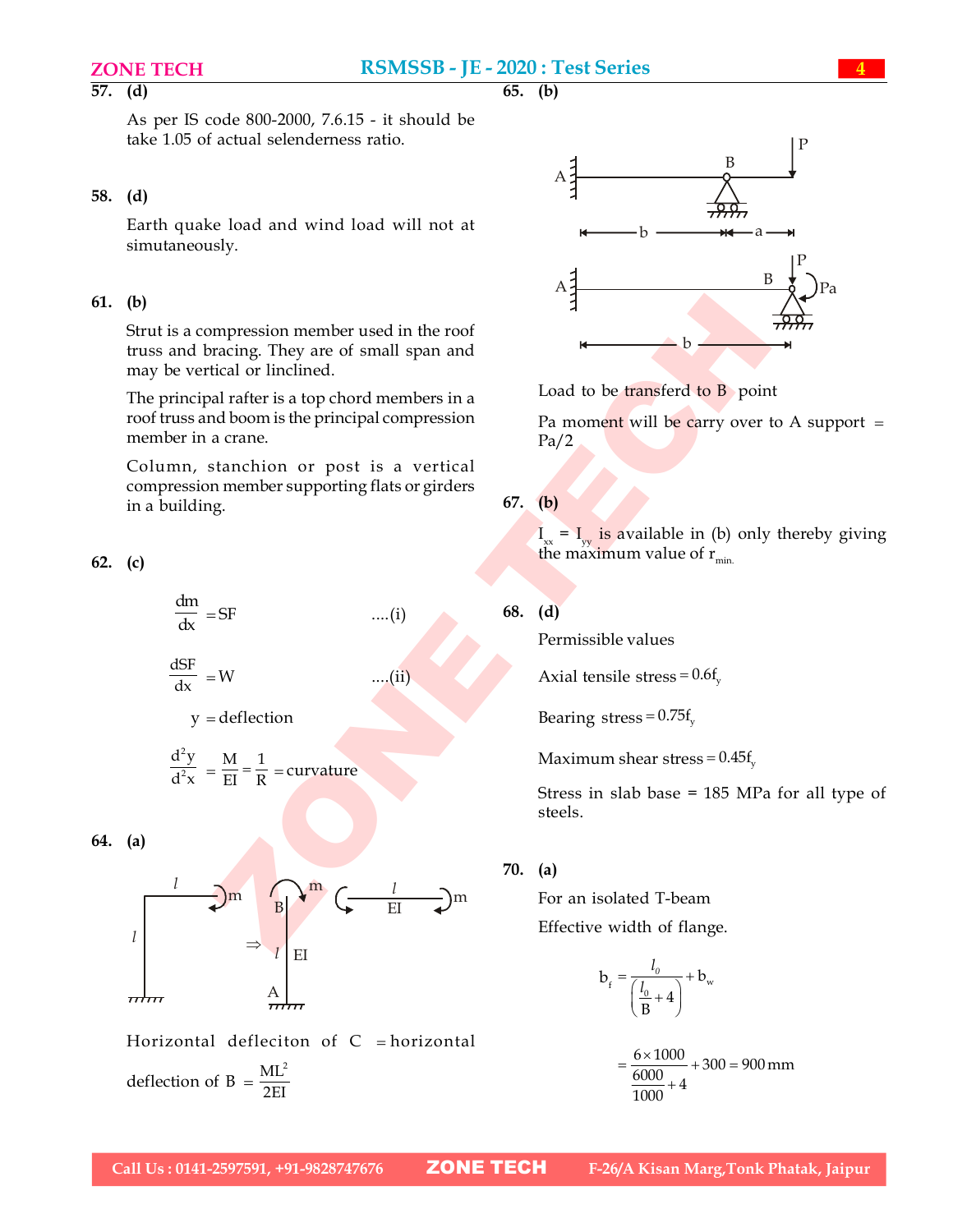Wind and earthquake effects are not considered simultaneously.

(i) Design moment when wind effect is considered

$$
= 1.2 (DL + LL + WL
$$

$$
= 1.2 (50 + 80 + 120)
$$

 $=300$  kN-m

(ii) Design moment when earthquake effect is considered

 1.2 DL LL EL 1.2 50 80 180 372 kN-m

# 72. (a)

The material factor of safety in limit state method is less as compared to that in working stress method.

# 73. (c)

moment when carthquoke effect is<br>  $-12(DL+LL+EL)$ <br>  $-12(DL+LL+EL)$ <br>  $-372kN-m$ <br>  $-372kN-m$ <br>  $-372kN-m$ <br>  $-372kN-m$ <br>  $-372kN-m$ <br>  $-372kN-m$ <br>  $-372kN-m$ <br>  $-372kN-m$ <br>  $-372kN-m$ <br>  $-372kN-m$ <br>  $-372kN-m$ <br>  $-372kN-m$ <br>  $-372kN-m$ <br>  $-372kN-m$ <br>  $-372$ The slabs supported directly on columns without beams are known as flat slabs. In such slabs, large bending moments and shear forces are induced in the vicinity of columns. Therefore the columns are flared at the top called column heads or column capitals and slab are thickened around the column capitals called drops for reducing the stresses due to moments and shears. The drops primarily resist shear.

# 74. (d)

The amount of torsion in a member depends upon the magnitude of the torsional stiffness of the member itself in relation to the stiffness of the interconnecting members. In reinforced concrete structures, the stiffness decreases considerably after the formation of cracks if the continuity at the joint are not considered in the design.

The presence of reinforcement in the form of longitudinal and transverse steel increases the torsional moment carrying capacity of beams.

75. (b)

$$
P_{\text{water}} = P_{\text{liquid}}
$$
  
\n
$$
\rho_{\text{w}} \times g \times (100) = 0.8 \times \rho_{\text{w}} \times g \times h
$$
  
\n
$$
h = \frac{100}{0.8} = 125 \text{ m}
$$

 $\overline{76.}$  (c)



Given

$$
P_{\text{surface}} = 0.1 \frac{\text{kg}}{\text{cm}^2} = 9.81 \times 10^4 \times 0.1 \frac{\text{N}}{\text{m}^2}
$$
  
s.g = 0.8

So 
$$
\rho_{oil} = 800 \, \text{kg} / \, \text{m}^3
$$

Now we calculate the pressure at depth of 2.5m

$$
= P_{\text{surface}} + \rho g (2.5)
$$

 $= (9.81 \times 10^{4} \times 0.1) + (800 \times 9.81 \times 2.5)$ 

 $= 9810 + 19620 = 29430 N / m<sup>2</sup>$ 

Pressure head at depth of 2.5 m in terms of water.

$$
h = \frac{P}{\rho_w g} = \frac{29430}{1000 \times 9.81} = 3 \text{ m of water}
$$

# 77. (b)

For fully submerged body of homogeneous composition the centre of buoyancy always coincides with centroid of the volume of fluid displaced.

# 80. (a)

Economic spacing of the truss is the spacing that makes the overall cost of trusses, purlins, roof coverings, columns etc. minimum. It depends upon the relative cost of trusses, purlins, roof coverings, spacing of columns, etc. For economic spacing the cost of trusses,

$$
t = 2p + r
$$

 $p \rightarrow \text{cost of purlins}$ 

 $r \rightarrow \text{cost}$  of roof coverings

# 81. (d)

Delign wind speed depents apon

- (a) Risk coefficient
- (b) Topography of area
- (c) Size of structure,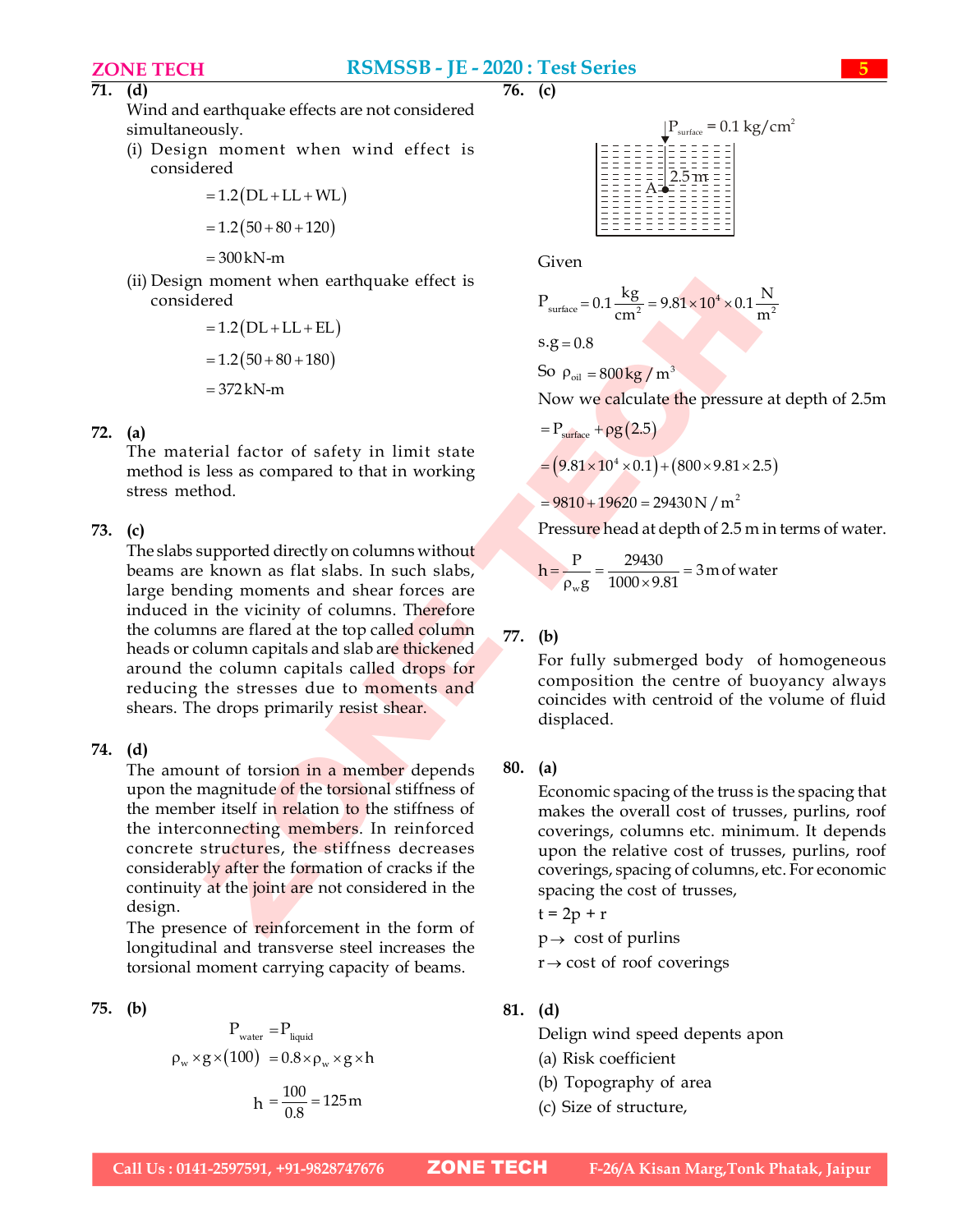



84. (c)



# 86. (c)

Every object in the sky has two numbers that fix its location called right ascension and declination, more generally referred to as the object's celestial coordinates. Declination corresponds to latitude and right ascension to longitude.

# 87. (a)

Crop water use efficiency =  $\frac{yield}{Example 2}$ Evapotranspiration

# 89. (b)

Evaporation losses can be minimized by sprinkling acetyl alcohol

# 90. (c)

Drainage Density:- Ratio of total channel length to the total drainage area.

Stream Density:- Ratio of number of streams of all orders within basin to the catchment area.

# $\overline{91.}$  (a)

 $L \longrightarrow \bigwedge_{i \in \mathbb{Z}} \Rightarrow K_i = \frac{3EI}{L}$  footing rests on soil) Minimum thickness of footing  $= 150$  mm (when footing rests on soil)

# 92. (d)

 $L \longrightarrow \sum_{i=1}^{\infty} L$  noticeable with a microscope) The texture of sand stone is clastic (only

# 93. (b)

The expansion in portland cement can be tested by soundness test. Soundness of cement can be tested by

- (i) Autoclave test
- (ii) Le chatelier test

# 94. (c)

Tricalcium silicate  $(C_{3}S)$  is known as ALITE Dicalcium silicate  $(C, S)$  is known as BELITE Tricalcium aluminate  $(C_{3}A)$  is known as CELITE Tetracalcium alumino ferrite  $(C_A A)$  is known as FELITE

# 95. (c)

Excess of lime causes the brick to melt and brick looses its shape.

# 97. (c)

Hip Roof - Slope in all four directions with no break.

# 98. (a)

English bond is the strongest bond. Hence, it is generally used for load bearing constructions.

# 99. (d)

Partial safety factor for limit state of serviceability.

- 1. DL + LL
- 2.  $DL + WL/EQL$
- 3. DL + 0.8LL + 0.8 WL/EQL

# 100. (b)

The gross diameter in general refers to the diameter of the rivet hole. Initially the rivet is of a lesser diameter than the hole. But the riveting process involves pressing against the rivet in a hot condition (mostly). This pressing process compresses and expands the rivet. Now it fills the hole completely. Hence the diameter of the rivet is now equal to the diameter of the hole.